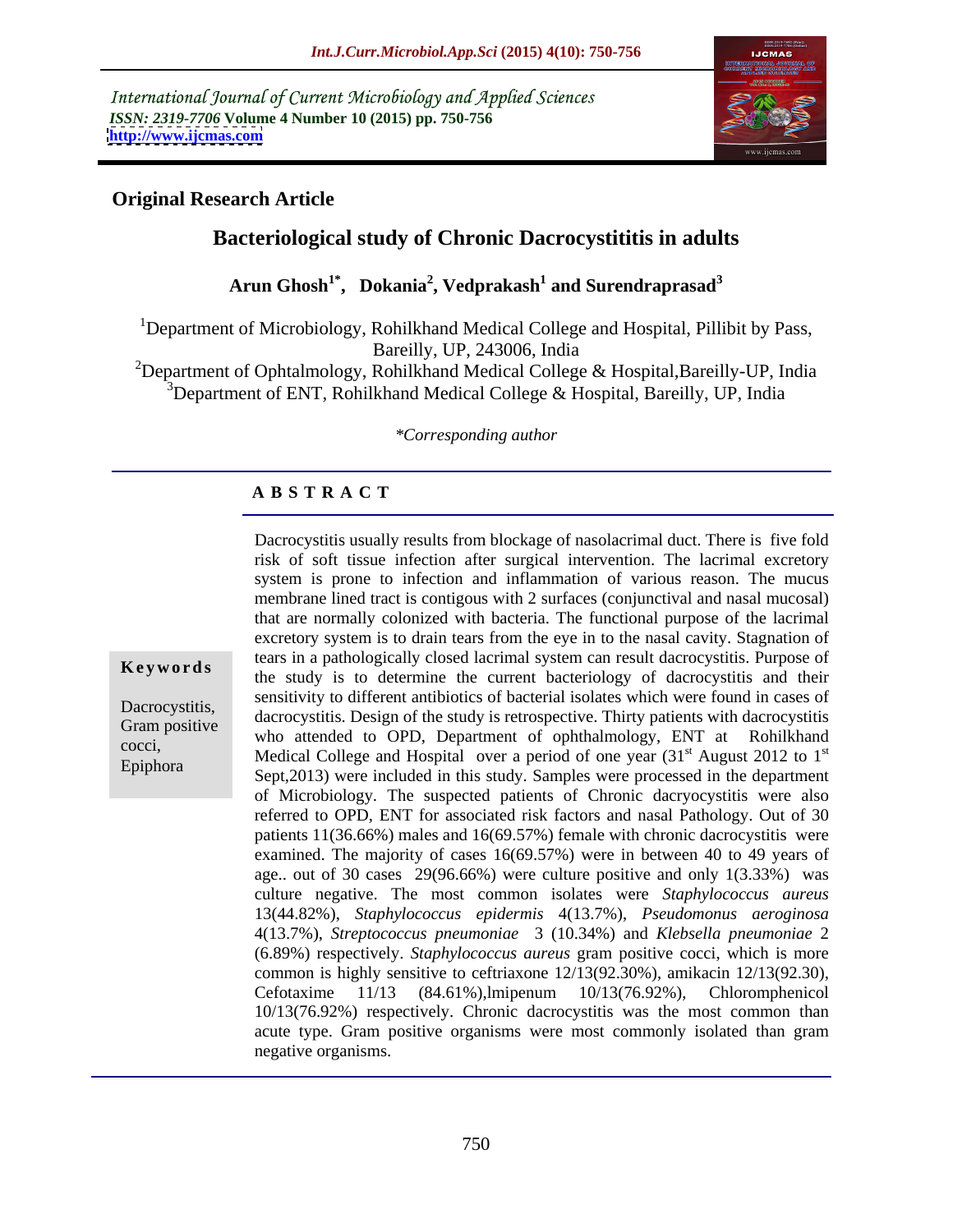common, unpleasant trouble in some regurgition of pus through punctum on diseases. In the middle of first century AD, pressure over sac and frequently caused by mentioned in literature George and stahl (1702) of Hallo. It occurs in three forms, acute obstruction converts the lacrimal sac in to a stagnant pool which becomes easily preferentially over middle life, relatively infected, leading to chronic dacrocystitis (5). rare in children and adolescents(1). In adult With this background, the present study was its overall incidence among females are undertaken to plan the treatment protocol for quite high  $70 - 80$  % and  $20 -40$ % are prevention. among males as per litature. Prediliction for the female is due to narrower lumen of the bony lacrimal canal. According to Santos Fernandez (1903 -21), Heinoneu( 1920) Meller (1929), Ruiz Barreranco and were studied over a period of one year. The Martinoz Roman (1966). Dacrocystitis is more common in temperate climate, True were collected with the help of (1900 -1926). Anatomical factor is one of ophthalmologist at out patient department most common etiological factor of dacrocystitis as described by Schaeffer Medical College and hospital, Bareilly after (1920), Granstrom (1938) Sonderman taking informed constant for the period one (1923) has shown in their studies that year. The surrounding area was cleaned constriction of lacrimal duct 40% moderate aseptically to avoid contamination from the 29 % and 31% had normal lumen. Others surface micro-organisms. Samples were Zabel (1900), Onodi (1913),whithall (1912),Heninomen (1920) found that lacrimal sac by applying pressure over the narrowing tends to occur in flat nose and lacrima punctum or by syringing. The narrow face. Harmer (1915), Bilancioni samples were collected carefully without (1921) stressed on mechanical obstruction touching the lid margins and conjunctiva which plays important role in dacrocystitis. and sent to Microbiology lab for processing. Klofler (1919 -1930), Stenger (1920) One swab was inoculated without delay on described in their studies that septal the plates of Mac,conky agar, 10% sheep deviation leads to infection of the gland. blood agar and chocolate agar and another Bacteriology of chronic dacrocystitis would swab was used for gram staining. The contribute to the choice of effective stained smear was screened for pus cells antimicrobial agents and would also help in and bacteria. The isolated organisms from reducing the unnecessary load of culture were identified by using standard antimicrobial agents. ( 2).Under normal condition mucosa of lacrimal sac is highly resistant to infection. However infection of The sensitivity of the organisms was sac and dacrocystitis can be triggered by detected by Kirby -Bauer disc diffusion distal obstruction of the nasolacrimal duct. method (3).Acute dacrocystitis ia an acute standards institute{NCCLS) guidelines.(7) inflammation of lacrimal sac with in mullar hinton agar. tenderness and erythema of the overlying

**Introduction issues and 23% of eye might present with** Inflamation of the lacrimal sac and duct is clinically characterized by epiphora and lacrimal abscess.( 3,4). Dacrocystitis bacteria. Nasolacrimal duct (NLD) obstruction converts the lacrimal sac in to a stagnant pool which becomes easily infected, leading to chronic dacrocystitis (5). With this background, the present study was prevention.

## **Material and Methods**

30 cases of diagnosed chronic dacrocystitis samples from lacrimal sac and conjunctiva were collected with the help of of ophthalmic deptt, at Rohil khand collected in two sterile cotton swabs from procedures.(6).

as per clinical and laboratory in mullar hinton agar.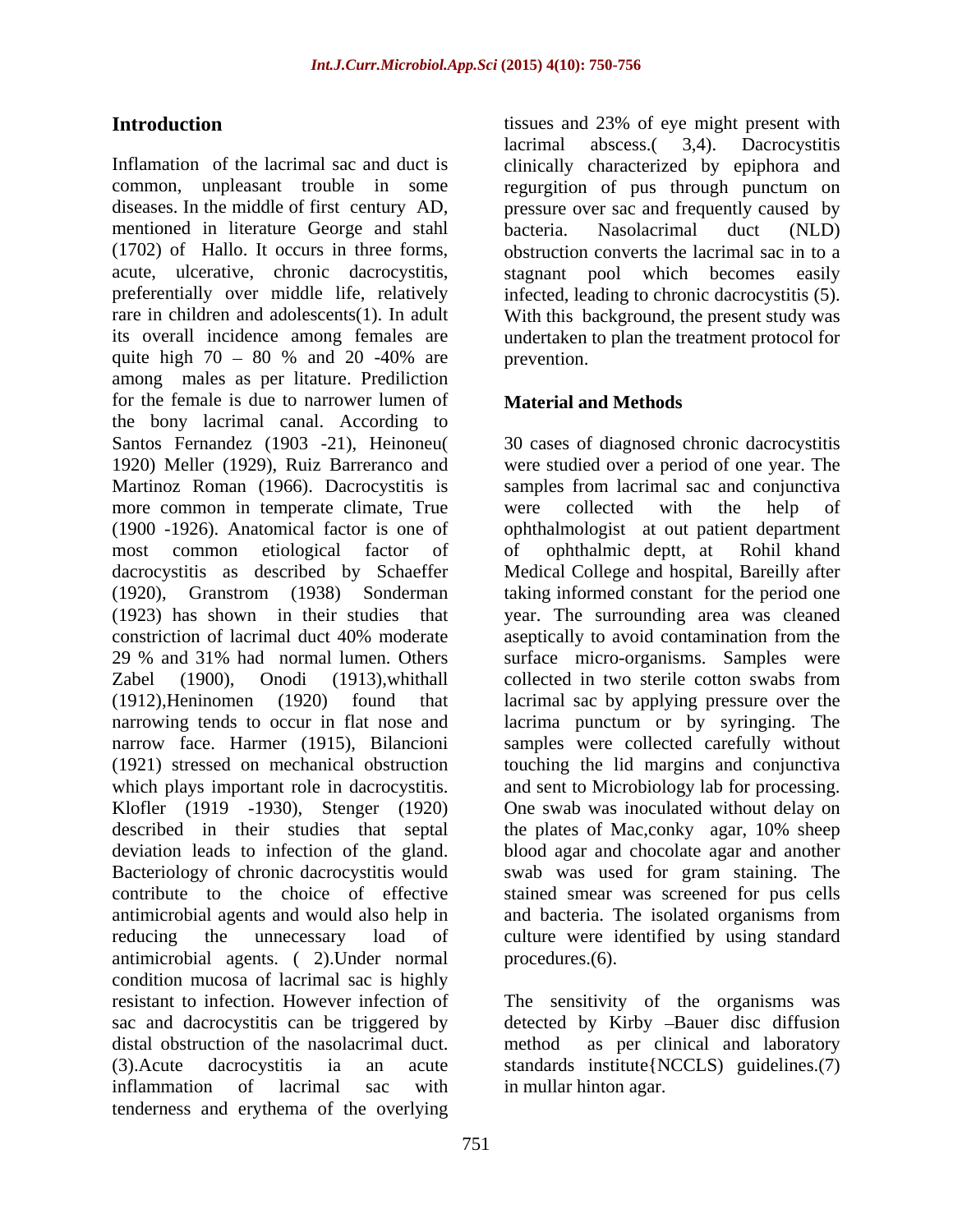(3.33%) was sterile.(Table -6).Right eye was (Table-3). Females were more affected  $19(66.33\%)$  as compared to male  $4,7,8,9,10$ . Females are more affected ..(table-2). The study showed the highest number of dacyrocystitis among the people group 20 -29 years  $(6.66\%)$  (table- 1). In this  $53.33\%)$  of chronic dacryocystitis cases associated with nasolacrimal duct of other researchers. (9, 12,). obstruction, followed 7 cases(23.33%) were associated allergic rhinitis, 5cases(16.66%) Dacryocystitis has long been noted to occur presentented with septal deviation, 3 cases in the left side more frequently than on right (10%) were with bony deformity, and side.(13). In the present study,22(73.33%) narrow face,flat nose,nasal polyps were in 2 patients had chief complain of symtoms of cases(6.66%) each.( Table- 5). epiphora including excessive tearing and 4

Out of 29 positive culture, 22(75.86%) or pus like discharge from the puncta. This isolates were gram positive bacteria and was in agreement with almost in close to so 7(24.13%) isolates were gram negative many authors like Hartikinen et al(14). bacteria. (table-6). The organism isolated are <br> Epiphora was common ophthalmic shown in( table-6). The most common complaint that might be caused by anterior positive isolate which identified was segment, eyelid and lacrimal drainage staphylococcus areus 12(41.37%) and the pathology (8,13). Chronic dacryocystitis most common gram negative isolate patients of this study were associated with identified was Pseudomous aerogenosa risk factors and nasal pathology. Mechanical 4(13.7%) (table-6). The sensitivity pattern is

Chronic Dacrocystitis is a common 28.60%.

**Results and Discussion** ophthalmic disease in all over world. Out of 30 cases of clinically diagnoses particular to its treatment. In the present chronic dacrocystitis cases 29 (96.66%) study it was observed that females were cases were culture positive and 1case most commonly affected. 19 cases (66.33%) involved in 11(36.66%) cases and left eye respectively among 30 cases of chronic was involved in 19(63.33%) of cases. dacrocystitis. This findings were correlated 11(36.66%), male to female ratio was -- because they are having more oblique and who belongs to 40 -49 years(53.33%) age and lower socioeconomic status with poor group followed by those in age group of 30- personal hygiene also contributing factors 39 years(23.33%), those in the age group 50 which have predilection towards female years and above (16.66%), those in the age preponderance (9).The highest number 16 ( study 22 cases(73.33%) presented epiphora, were observed in the 40 -49 years of age 4cases(13.33%) showed regurgition of group.The findings of the present study was mucopus and out of 4 cases, 2 cases closure with the observation made by  $(6.66%)$  presented with discharge and different authors $(4,9,11')$ . The left eye was remaing 2cases(6.66%) presented with affected in 19(63.33%) patients. Chronic swelling of sac. Out of total 30 cases of dacryocystitis is more common in left eye chronic dacrocystitis 9 cases(30%) were which is in close agreement with the study Therefore special attention is to be given in were female and males were 11(36.66%) with the findings of different authors.( 4,7,8,9,10). Females are more affected narrow nasolacrimal duct.Hormonal imbalance in perimanopausal age group and 53.33%) of chronic dacryocystitis

as shown in (table-7). observed in 9 cases(30.0%) which was in of other researchers.(9, 12,).<br>Dacryocystitis has long been noted to occur cases (13.33%) were presented with mucus many authors like Hartikinen et al(14). Epiphora was common ophthalmic pathology (8,13).Chronic dacryocystitis nasal obstruction of nasolacrimal duct were agreement with Bale (15) where he reported 28.60%.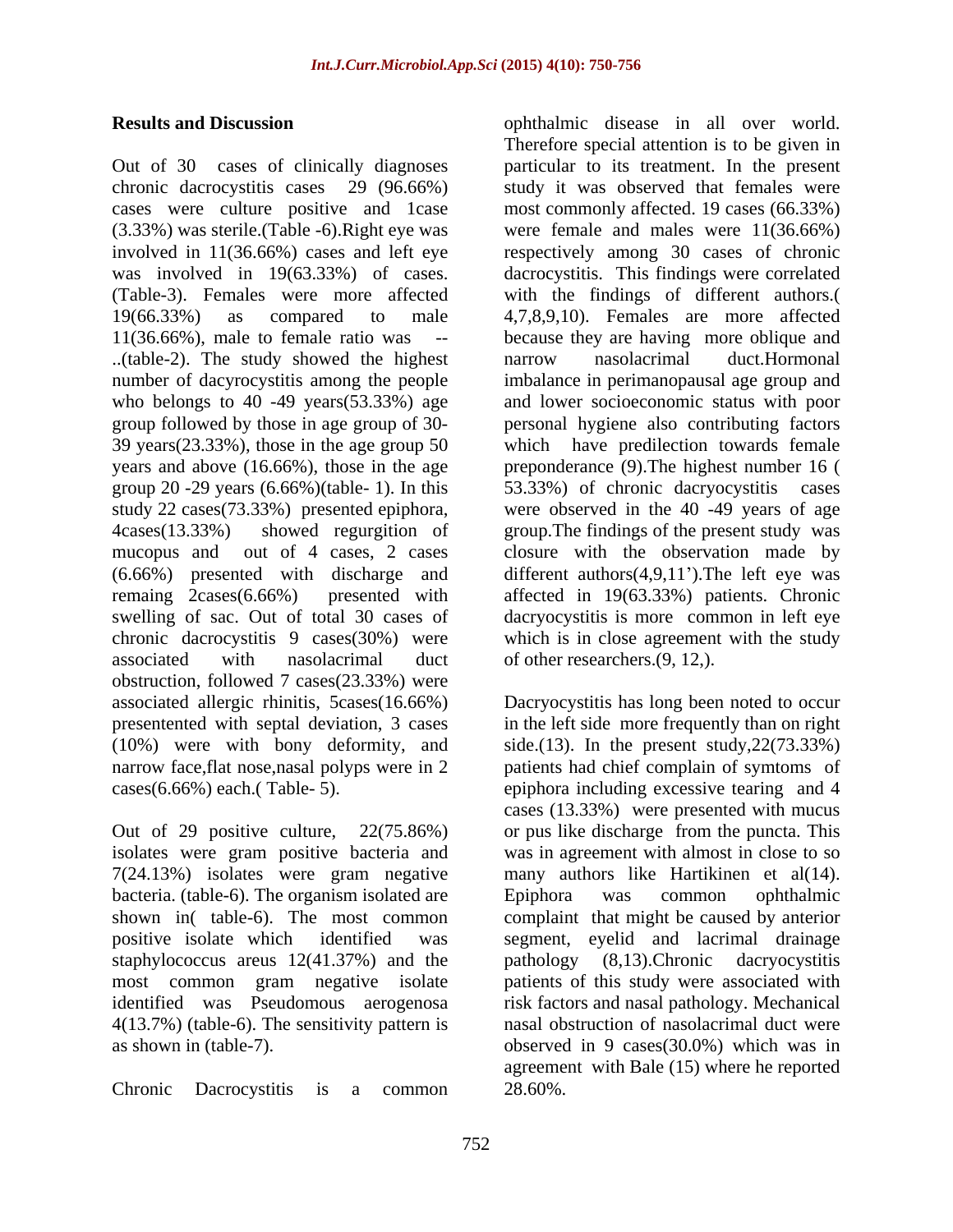### *Int.J.Curr.Microbiol.App.Sci* **(2015) 4(10): 750-756**

| Age in years No of cases   |               | $\sqrt{0}$ |
|----------------------------|---------------|------------|
| $20 - 29$                  |               | 6.66       |
| $20 \quad 20$<br>$30 - 39$ |               | 23.33      |
| $40 - 49$                  | $\sim$ $\sim$ | 53.33      |
| $50 \& above$              |               | 16.66      |

## **Table.1** Age wise distribution of cases (n-30)

## **Table.2** Sex wise distribution of cases (n-30)

 $\mathsf{l}$ 

**Table.3** Distribution of Cases according to involvement of Eyes(n-30)

| Eyes     | No of cases            | $\sqrt{2}$ |
|----------|------------------------|------------|
| Right    | $-4.4$<br>$\mathbf{1}$ | 36.66      |
| eye(RE)  |                        |            |
| Left eye | 19                     | 63.33      |
| (LE)     |                        |            |

**Table.4** Clinical pattern of chronic dacrocystitis (n-30)

| Symtoms                    | No of cases   |                 |
|----------------------------|---------------|-----------------|
| watering of eye            | <sup>22</sup> | 73.33           |
| (epiphora)                 |               |                 |
| Regurgition of mucopus     |               | 13.33           |
| Discharge                  |               | $C$ $C$<br>v.vv |
| Swelling of lacrimal sac 2 |               | 6.66            |

**Table.5** Distribution of cases associated with Risk factors (n-30)

| Risk factors                                              | No of cases | $\sqrt{2}$ |
|-----------------------------------------------------------|-------------|------------|
| Mechanical obstruction                                    |             | 30.0       |
| of nasolacrimal duct                                      |             |            |
|                                                           |             | 23.33      |
| Allergic rhinitis<br>Septal deviation<br>Bony defects and |             | 16.66      |
|                                                           |             | 10.0       |
| Deformity                                                 |             |            |
| Narrow face                                               |             | 6.66       |
| Flat nose                                                 |             | 6.66       |
| Nasal polyp                                               |             | 6.66       |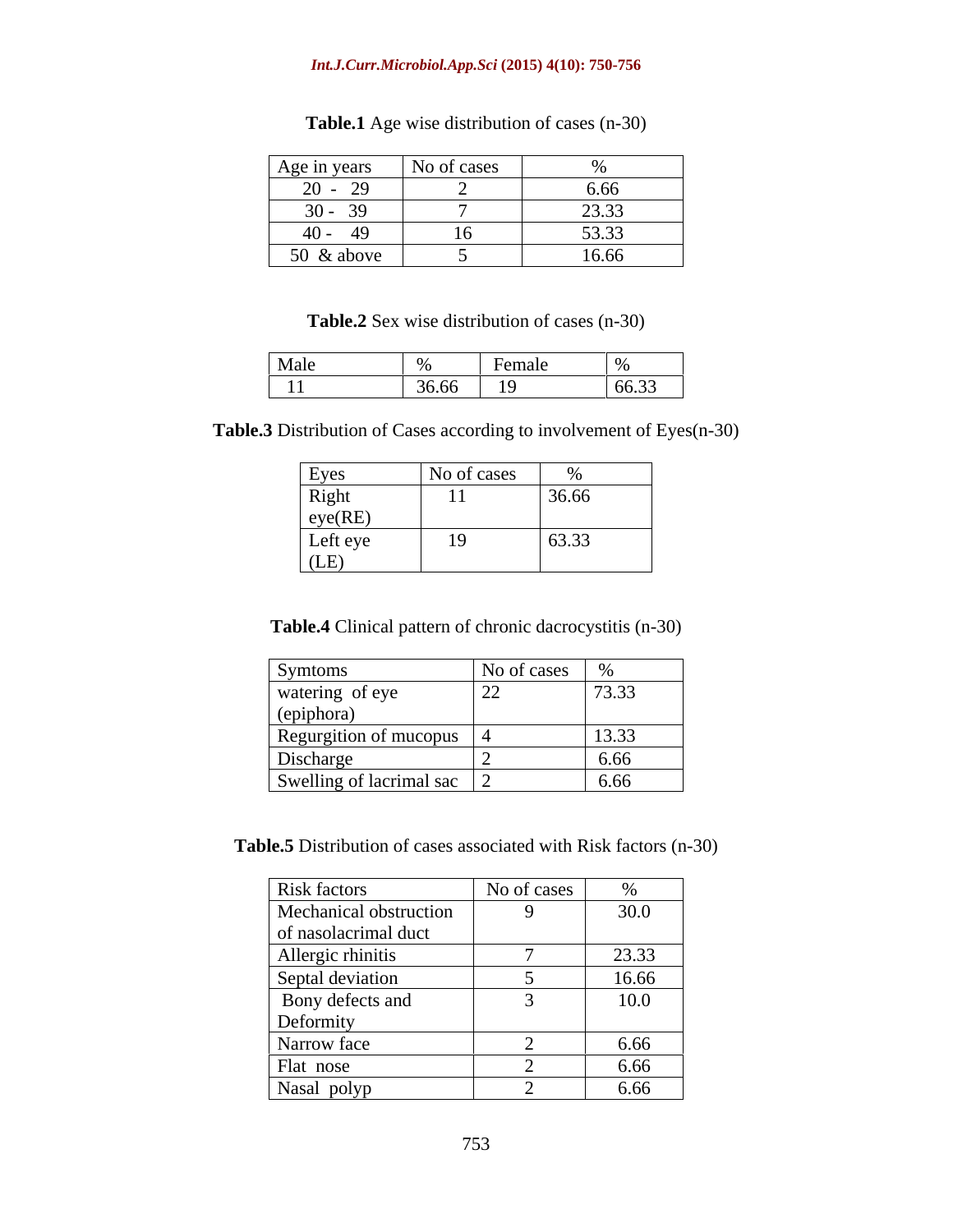### *Int.J.Curr.Microbiol.App.Sci* **(2015) 4(10): 750-756**

| Isolate Type               | Number                        | $\sim$           |
|----------------------------|-------------------------------|------------------|
| <b>Gram Positive Cocci</b> | $\sqrt{21}$<br>$\overline{a}$ | 70.41<br>/ ∠.+ 1 |
| Gram Negative bacilli      | $ 06\rangle$                  | 20.68            |
| Gram positive bacilli      | 01                            | 3.44             |
| Mixed type                 |                               | 3.44             |
| Sterile Cultures           | $\mathbf{u}$                  | 3.33             |

**Table.6** Broad categories of isolates identified.(n-29)

Table.6 Over all isolated organisms and their species(n-29)

| Organisms isolated                 |       |
|------------------------------------|-------|
| Staphylococcus aureus              | 41.37 |
| Staphylococcus epidermidis         | 13.70 |
| Streptococcus pneumoniae           | 10.34 |
| Mixed non haemolytic               |       |
| Streptococci and Staph.epidermidis | 3.44  |
| Streptococcus pyogens              | 3.44  |
| Pseudomonas aeruginosa             | 13.7  |
| Klebsiella pneumonia               | 5.89  |
| Haemophilus influenza              | 3.44  |
| Diphtheroid                        | 3.44  |

**Table.7** Antimicrobial Susceptibility test patterns of Bacterial Pathogens isolated from chronic dacrocystitis cases (n-29)

| Bacterial             | N <sub>0</sub> % | Comon antibiotics tested, no (%) |                          |                                                                                                      |  |                          |  |
|-----------------------|------------------|----------------------------------|--------------------------|------------------------------------------------------------------------------------------------------|--|--------------------------|--|
| Isolates              |                  | $\vert$ AMC                      |                          | $\vert AK \vert C \vert G \vert Cip \vert T \vert NOR \vert IC \vert CTR \vert TE \vert CTX \vert E$ |  |                          |  |
| Staph, areus          | 13 (44.82)       |                                  |                          |                                                                                                      |  |                          |  |
| Staph.epidermis       | 4(13.79)         |                                  |                          |                                                                                                      |  |                          |  |
| Streptococcus         | 3(10.34)         | $U$                              |                          | $\sqrt{2}$<br>$\sqrt{2}$ $\sqrt{2}$ $\sqrt{2}$                                                       |  |                          |  |
| <i>pneumoniae</i>     |                  |                                  |                          |                                                                                                      |  |                          |  |
| Pseudomonas           | 3(10.34)         | $\cup$ $\cup$                    | ∼                        | $\overline{a}$                                                                                       |  |                          |  |
| aeruginosa            |                  |                                  |                          |                                                                                                      |  |                          |  |
| Klebseilla pneumoniae | 2(6.89)          |                                  |                          |                                                                                                      |  |                          |  |
| Haemophilus           | 2(6.89)          |                                  | $\overline{\phantom{0}}$ | $\sqrt{2}$<br>$\sqrt{2}$                                                                             |  | $\overline{\phantom{0}}$ |  |
| influenzae            |                  |                                  |                          |                                                                                                      |  |                          |  |
| $\vert$ Streptococcus | 1(3.44)          |                                  |                          |                                                                                                      |  |                          |  |
| pyogens               |                  |                                  |                          |                                                                                                      |  |                          |  |
| Diphtheroid           | 1(3.44)          |                                  |                          |                                                                                                      |  |                          |  |

P-Penicillin,, AMC-amoxycillin, Clavonic acid,C-Chloromphenicol,G-Gentamycin,Cip-ciprofloxacin,T- Tobramycin, NOR-Norfloxacin, O-ofloxacin IC-Imipenem, CTR\_Ceftriaxone,-TE-Tetracycline,CTX- Cefotaxime, E - Erthromycin.

In this study 75.86% culture showed gram

positive bacteria which is in close with the et al (17) isolated less number of gram findings (9, 10, 16). In contrast Esharaghi B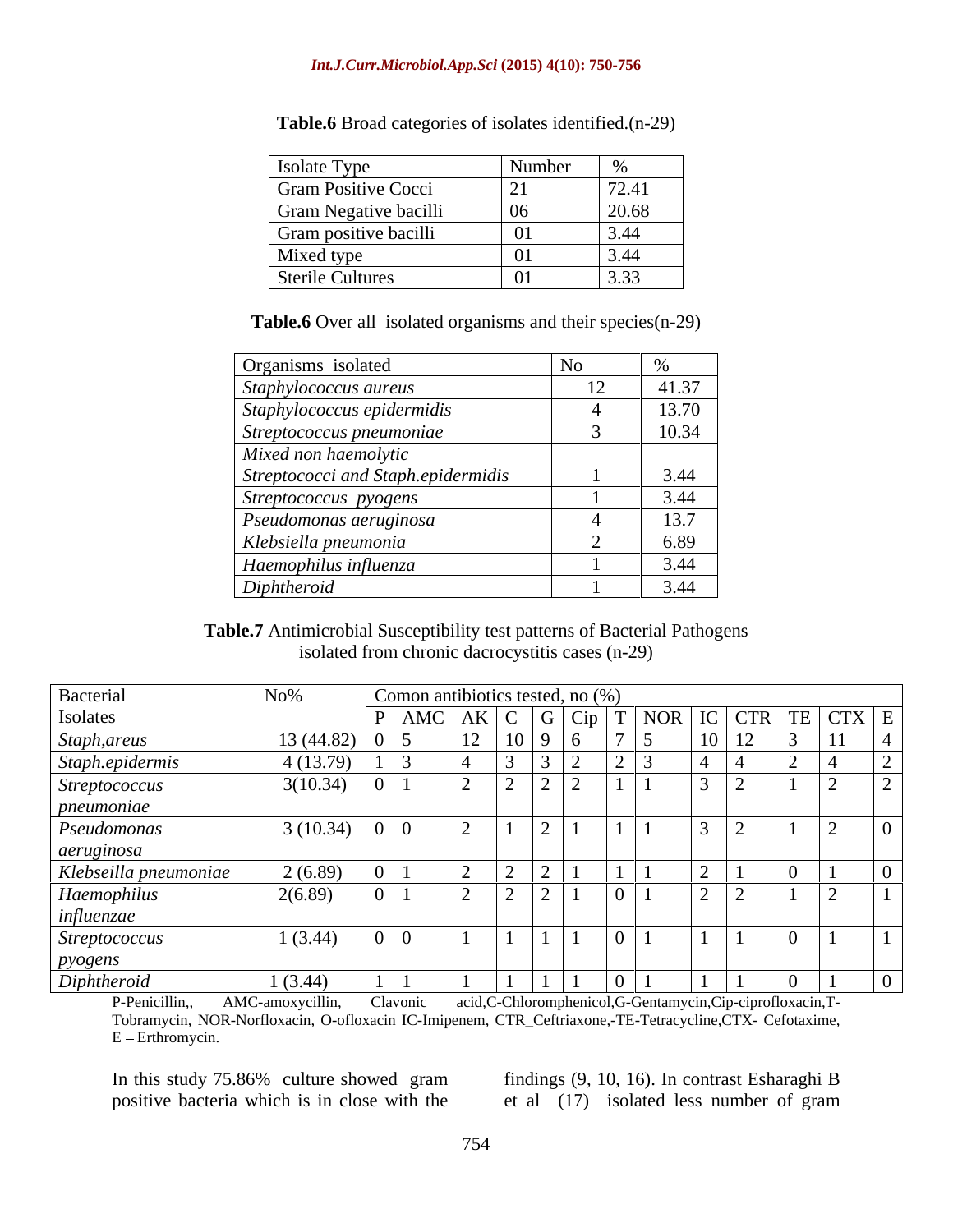positive bacteria in culture accounting for 54%. Among the isolates, *Staphylococcus aureus* and *Staphylococcus epidermidis* were 41.37% and 13.70% which is near to the findings of Radha Krisna Mondal et al ( 9). where he reported 40% of *Staphylococcus aureus* and 10% of *Staphylococcus epidermis* in their study. In We express our heartfelt gratitude to the contrast Eshraghi et al (17) reported 26% Staphylococcus aureus and 24.7% of Ophthalmology, ENT and Microbiology Staphylococcus epidermidis in their study. Pradeep A.V et al ( 16) and Kebede A et al ( 10) isolated Staphylococcus aureus in chronic dacryocystitis, 14.0% and 12.1% respectively, which are quite low compared with the present study. Third was Lacrimal Apparatus In; Text book of Streptococcus pneumonia 10.34% of the streptococcus pneumonia 10.34% of the streptococcus pneumonia 10.34% of the present study is similar with Radhakrishna Mondal et al  $(9)$  where he reported 10%. In  $-77$ . contrast Kebede A et al (10) isolated 2. Chaudhary M, Bhattarai A, Adhikari SK, *Streptococcus pneumoniae*, 23% where he narrated that *Streptococcus pneumoniae* is the prime pathogen among the patients of chronic dacryocystitis. Bale R.N et al ( 15 ) documented higher prevalence rate 30% of *Streptococcus pneumoniae* in his study.  $\qquad \qquad$  - Clinical Profile and management *Pseudomonous aeroginosa* yielded 13.7% among gram negative bacteria in the present study which correlated with the findings of RK Mondal (9) where he reported 16 %.. Print. more over Prakash et al (18) isolated 4.Ali MJ, Motukupally SR,Joshi SD, Pseudomonas *aeruginosa* 14.9% from

The *Staphylococcus aureus*, most causative agent of this study was highly sensitive to Imipenum, chloromphenicol, and resistant 5. Traquair HM- Chronic dacryocystitis – its to penicillin,and tetracycline. Other gram positive organisms were also showed same type of sensitivity. 6. Colle JG,Miles RS, Watt B. Tests for the

Pseudomonas was effective to imepenum, ceftriaxone, cefataxime and aminoglcoside group, ie amikacin, gentamycin etc. Organisms responsible for majority of the chronic dacryocystitis cases were due to

*Staphylolococcus aureus* and sensitive to ceftriaxone, amikacin, cefotaxime, chloromphenicol.

## **Acknowledgement**

Principal for his kind permission and staffs Department for their help.

## **Reference**

- 1.Gupta AK, Raina UK, Gupta A, The ophthalmology. Ist edn. New Delhi, Bl Churchill living stone ; 1999 ;275 77..
- Bhatta DR ; Bacteriology and antimicrobial susceptibility of adult chronic dacrocystitis; Nep.J. oph ; 2010 ;2(4) ; 105 -13.
- 3.Ali MJ,Joshi SD, Naik MN, Honavar SG, outcome of acute dacrocystitis, decades of experience in tertiary eye care center -2013 ; ( E pub a head of Print.
- ceftriaxone, amikacin, cefotaxime, inflamm infect- 2013; 3(1) ;57. NaikMN - The Microbiological profile of lacrimal abscess ; Two decades of experience from a tertiary eye care center J. ophthalmic
	- causation and treatment,Arch Ophthalmol 1941;26;165 -80.
	- identification of bacteria In; Colle JG,Fraser AG,Marmion BP,Simmons A,Mackie and Mc Cartney – Practical Medical Microbiology,  $14<sup>th</sup>$  ed, New Delhi;  $^{th}$  ad Naw Dalhi: ed,New Delhi; Elsevier, 2006 ; 131 -49.